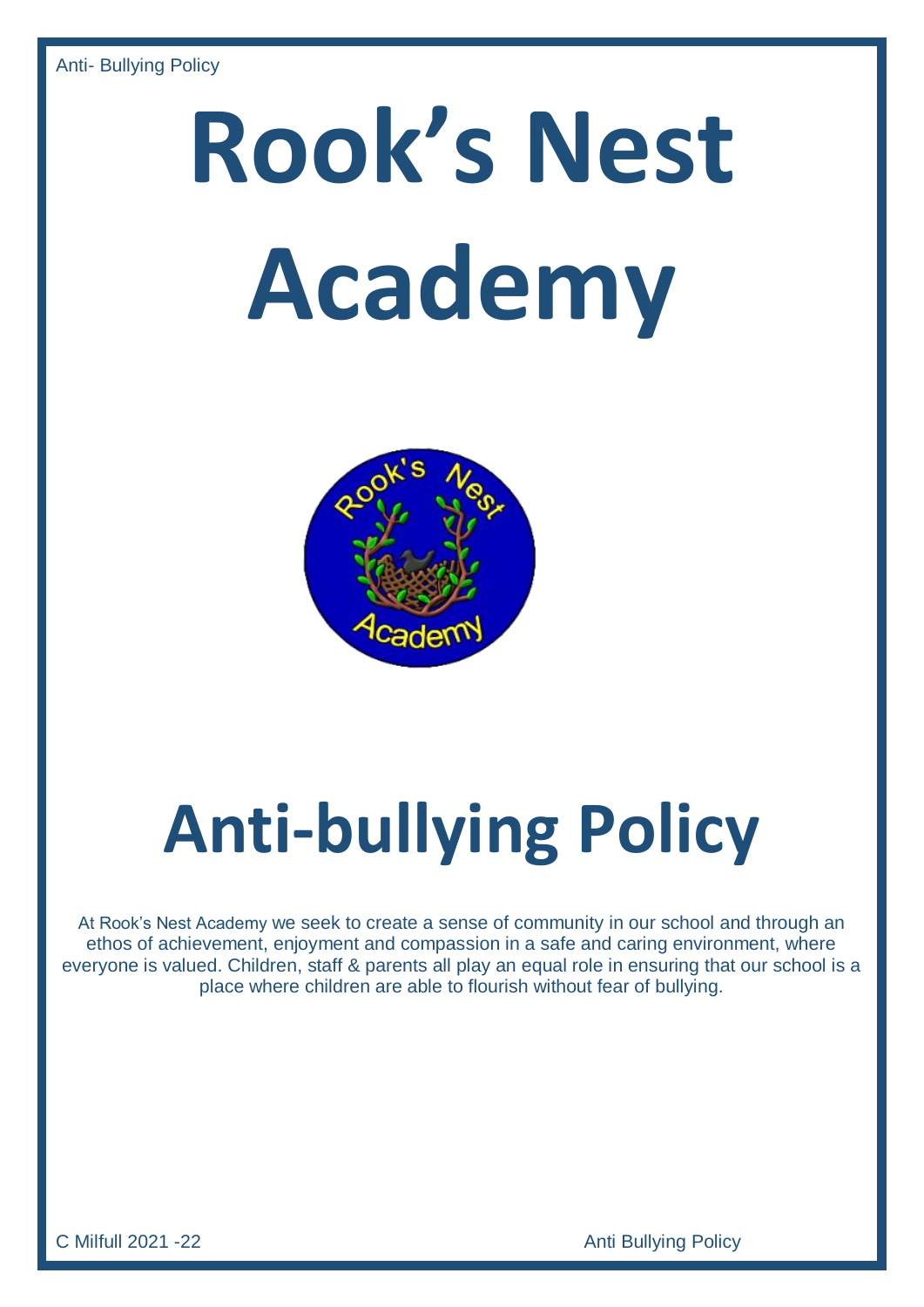#### . **Bullying is a sustained action by one or more children with the deliberate intention of hurting another child either physically or emotionally**

#### **Why is it important to respond to bullying?**

No one deserves to be a victim of bullying. Bullying has the potential to damage the mental health of a victim and to have a detrimental effect to their leaning. Everybody has the right to be treated with respect. Those pupils who are found to be bullying need to learn different ways of behaving.

#### **What is Bullying?**

#### *The DfE [\(Department](http://www.schools.norfolk.gov.uk/nccdfs1/CS-FS1/Information%20Management/Information%20Research%20Centre/Reporting/view/NCC099027) for Education, 2011) defines bullying as:*

Bullying is behaviour by an individual or group, repeated over time, that intentionally hurts another individual or group either physically or emotionally. Bullying can take many forms (for instance, cyberbullying via text messages or the internet), and is often motivated by prejudice against particular groups, for example on grounds of race, religion, gender, sexual orientation, or because a child is adopted or has caring responsibilities. It might be motivated by actual differences between children, or perceived differences. Stopping violence and ensuring immediate physical safety is obviously a school's first priority but emotional bullying can be more damaging than physical; teachers and schools have to make their own judgements about each specific case.

Any bullying definition should include the three key characteristics of bullying i.e. It is:

- Deliberately hurtful (including aggression)
- Repeated often over a period of time
- Difficult for the victim to defend themselves against

*Rigby (2002) described bullying as a 'systematic abuse of power'. It is this imbalance of power, that is key in considering whether an incident is bullying or not*

Bullying can take many forms but it usually includes the following four types of behaviour:

• **Physical** – hitting, kicking, pinching, punching, scratching, spitting or any other form of physical attack. Damage to or taking someone else's belongings may also constitute as physical bullying.

• **Verbal** – Name-calling, insulting, making racist, sexist or homophobic jokes, remarks or teasing, using sexually suggestive or abusive language, offensive remarks. This is the most common form of bullying

• **Indirect** – spreading nasty stories about someone, exclusion from social groups, being made the subject of malicious rumours

- **Cyber** any type of bullying which can be carried out by electronic medium such as:
- Text message bullying
- Picture/video clip bullying via mobile phone cameras
- Phone call bullying via mobile phones
- E-mail bullying
- Chat-room bullying
- Bullying through Instant Messaging (IM) and Social Networking sites

**Types of Bullying** 

C Milfull 2021 -22 **C Milfull 2021 -22**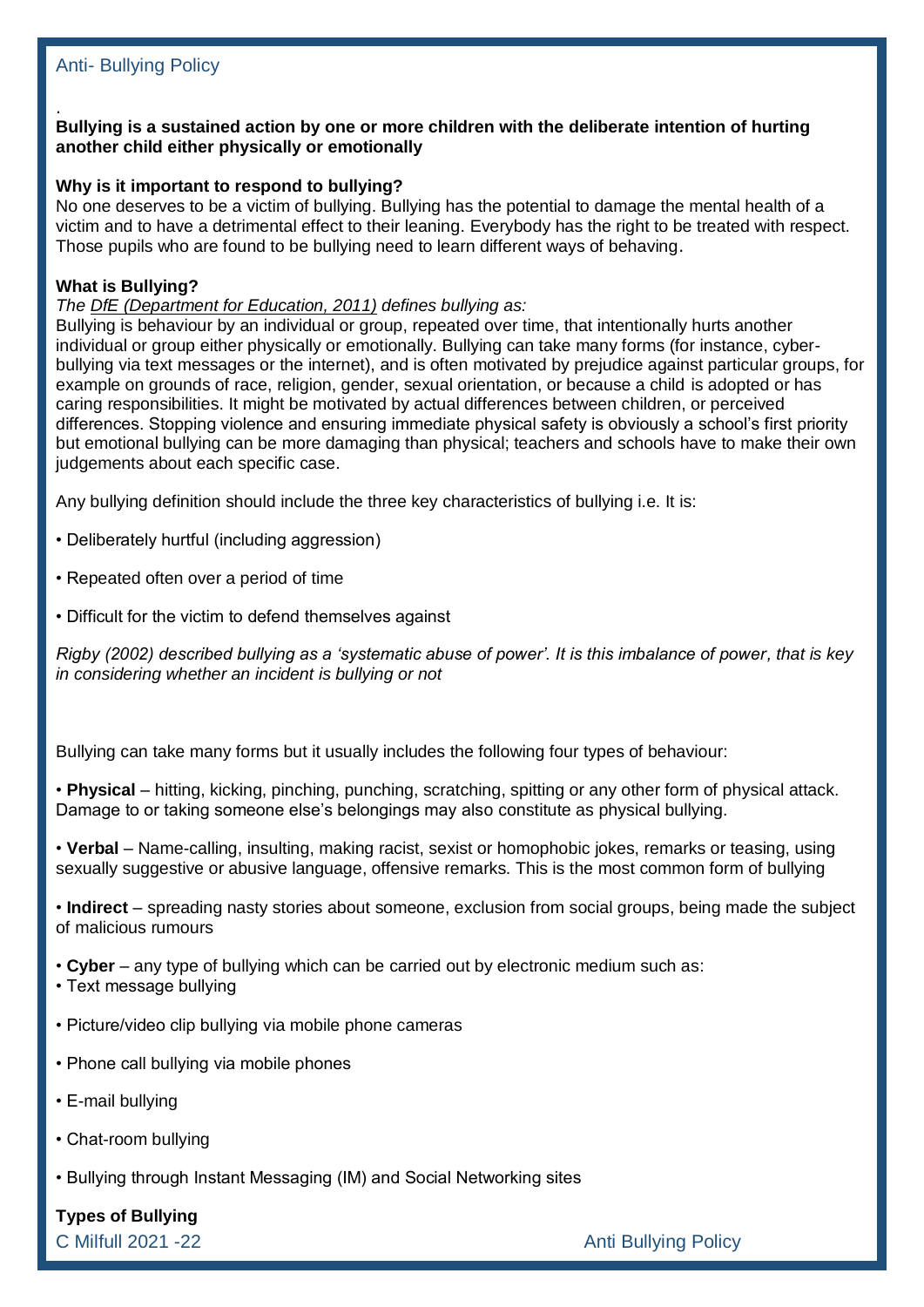As well as these four main types of bullying there are other forms of bullying of certain targeted groups which need to be recognised. These include:

*Racist bullying*. May take the form of: physical, verbal, written, social exclusion, on-line or text abuse or ridicule based on differences of race, colour, ethnicity, nationality, culture or language.

*Faith-Based.* May take the form of: physical, verbal, written, social exclusion, on-line or text abuse or ridicule based on differences of religion

*Sexual bullying* **(**bullying that has a specific sexual dimension or a sexual dynamic**). Sexual Violence Sexual Harassment (SVSH)** bullying based on sexist attitudes that when expressed, demean**,** intimidate or harm another person because of their sex or gender. May take the form of: use of sexist language, negative stereotyping based on gender, unwanted/inappropriate physical contact, sexual innuendo, suggestive propositioning, distribution/display of pornographic material aimed at an individual, graffiti with sexual/sexist content aimed at an individual, social media used to harass or suggest the taking of and sharing of nude or semi-nude photographs of individuals.

*Transphobic bullying* - Stems from a hatred or fear of people who are transgender. Transgender is an umbrella term that describes people whose sense of their gender or gender identity is seen as being different to typical gender norms. Physical, verbal, written social exclusion, on-line or text abuse or ridicule another person perhaps for their behaviour, clothing or appearance. .)

*Homophobic bullying* (bullying motivated by prejudice against lesbian, gay or bisexual people LGB or those perceived to be LGB) – physical, verbal, written, social exclusion, on-line or text abuse or ridicule based on sexual orientation.

*SEN/Disability bullying* – physical, verbal, written, social exclusion, on-line or text abuse or ridicule based on disability or learning difficulties.

### **Bullying is not…**

- A one off fall out with a friend.
- An argument.
- A difference of opinion.
- A difference in personalities.

#### **Aims and objectives**

Bullying is always wrong it damages individual children. Therefore we at Rook's Nest do all we can to prevent it. The ethos of the school regards all incidents of bullying as unacceptable.

At Rook's Nest we aim to produce a safe and secure environment where all can learn without anxiety.

This policy aims to produce a consistent school response to any bullying incidents which may occur.

We aim to make the whole school community aware of our opposition to bullying, and we make clear each person's responsibilities with regard to the eradication of bullying in our school.

#### **The Role of the Governing Body**

The Governing Body supports the Headteacher in all attempts to eliminate bullying from our Academy. This policy statement makes it very clear that the Governing Body does not allow bullying to take place in our Academy, and that any incidents of bullying that do occur are taken very seriously and dealt with appropriately.

The Governing Body monitors incidents of bullying that occur, and reviews the effectiveness of the Academy policy regularly. The governors require the Headteacher to keep accurate records of all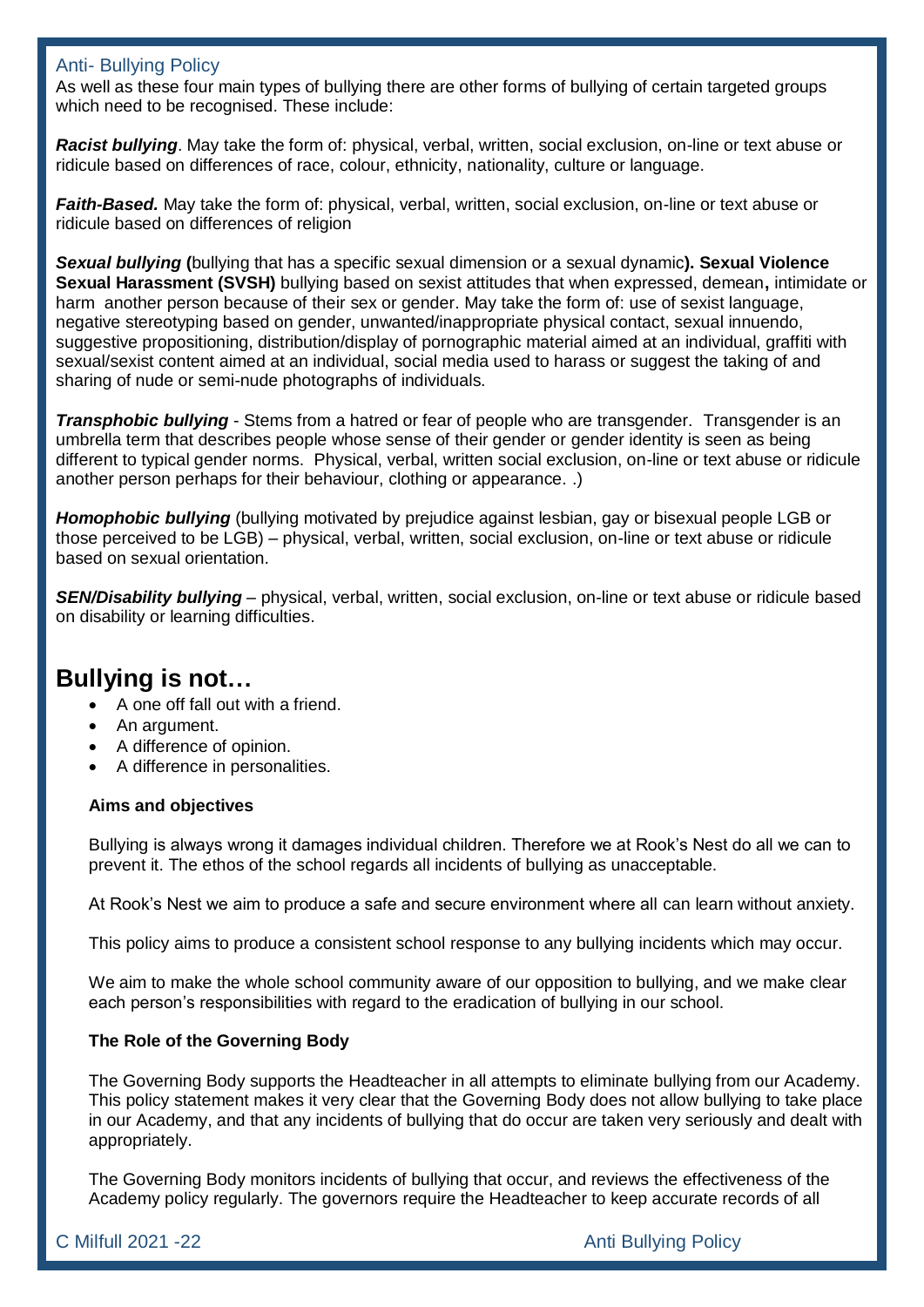incidents of bullying and to report to the governors on request about the effectiveness of anti-bullying strategies.

The Headteacher responds immediately to any request from a parent or pupil to investigate incidents of bullying. The results of the investigation are reported back to a representation of the governing body.

#### **The Role of the Headteacher**

It is the responsibility of the Headteacher to implement the Academy Anti–bullying strategy and to ensure that all the staff (both teaching and non-teaching) are aware of the Academy policy and know how to deal with incidents of bullying. The Headteacher reports to the governing body about the effectiveness of the Anti-bullying policy on request and through her Headteacher's report.

The Headteacher ensures that all children know that bullying is wrong, and that it is unacceptable behaviour at this academy. The Headteacher draws the attention to this fact at suitable moments. For example, using examples of unacceptable behaviour as a forum to discuss why behaviour was wrong while at the same time reinforcing the positive behaviour of pupils through Achievements assembly.

The Headteacher ensures that all staff members receive sufficient training to be equipped to deal with incidents of bullying.

The Headteacher sets the academy climate of mutual support and praise for success, so making bullying less likely. When children feel they are important and belong to a friendly and welcoming academy, bullying is far less likely to be part of children's behaviour.

The Headteacher will keep the anti-bullying agenda high profile through all school assemblies.

Pupils may put forward any general concern about bulling and the success of the policy through their elected school council representatives.

A 'worry box' is situated in the Hub. Any worries put forward by individual pupils are dealt with immediately, by the pastoral team.

The headteacher has an 'open door policy'. Children know if they need to speak to the headteacher her office is next to the playground door so extremely accessible to all children.

The success of the policy is monitored by all staff. In the case of Lunch-time supervisors, certain aspects may be discussed in detail at their monthly meetings with the Headteacher or Pastoral team.

#### **The Role of Teaching Staff**

Teachers will develop, through PHSE sessions, an open dialogue to discuss worries and issues over bullying with all children.

Teachers in our Academy take all forms of bullying seriously, and intervene to prevent incidents from taking place. They keep their own records of all relevant incidents that happen within their class and throughout the academy. Incidents of bullying will be tracked through Integris (the Academy Information System).

If a teacher witnesses an act of bullying their first concern will be supporting the bullied child. If a child is bullied over a period of time: then, after consultation with the Headteacher, the teacher will then inform the child's parents.

Teachers who become aware of bullying incidents between members of their class, will deal with the issue immediately and inform the Headteacher. Counselling and support may be offered to the bullied child and punishment for the perpetrator . Both may be referred to the Pastoral team (or SEN Coordinator) who will offer counselling as well as strategies to help modify the behaviour of an alleged bully . Any Incidents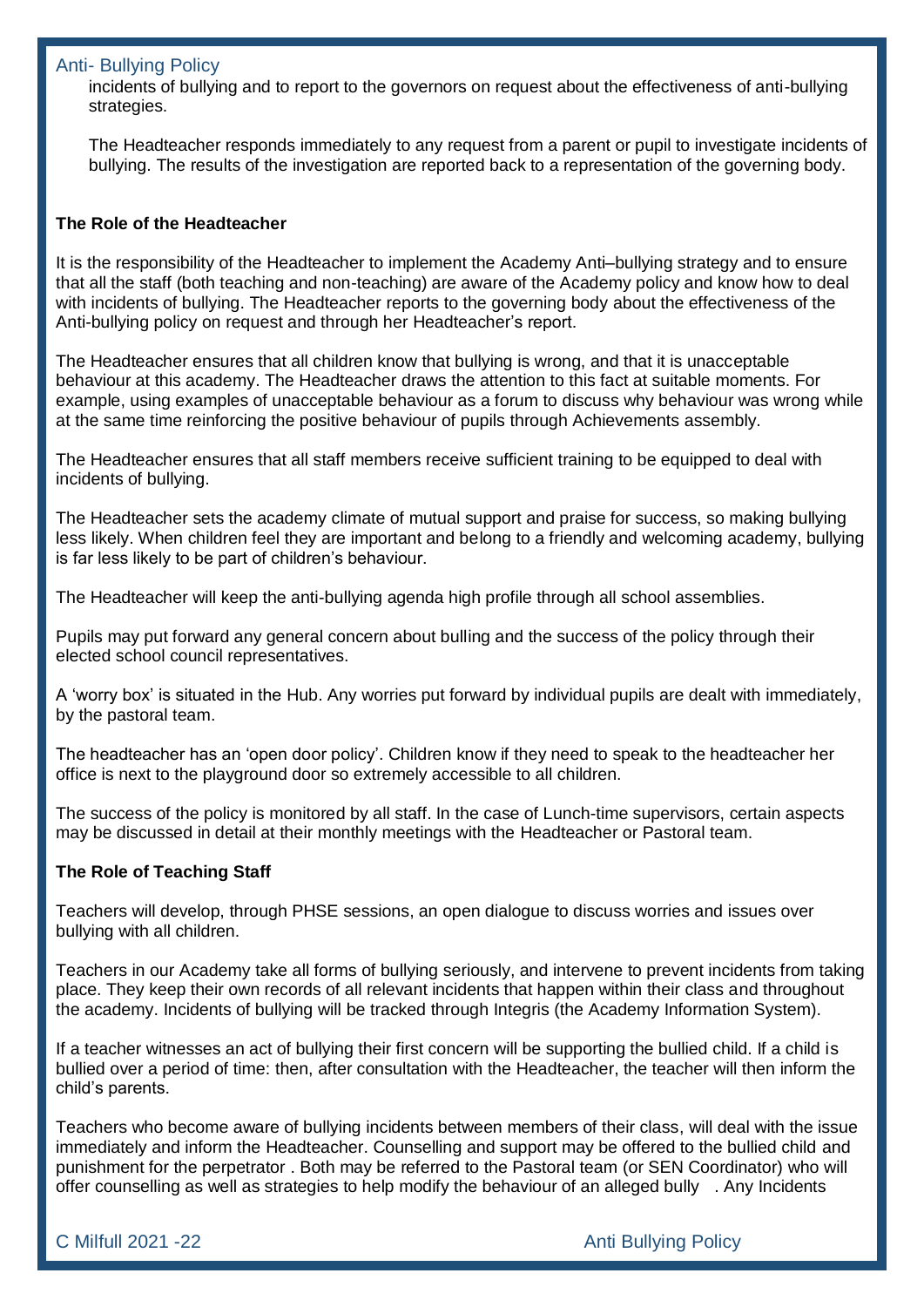which are seen as bullying will be recorded by teaching staff, the Pastoral team or the Headteacher using the Integris (the Academy Information System).

It is important time is spent explaining to the child committing the bullying why their actions were wrong and to help that child change his/ her actions in future.

A child who is repeatedly involved in incidents of bullying – parents will be invited into school to discuss the situation. (Two incidents during a half-term recorded on Integris will be deemed as repeated behaviour).

Where incidents are deemed more serious outside agencies such as Social Care Direct or Behaviour Support may be contacted.

In some rare cases the Headteacher may exclude (see Academy Exclusions Policy).

All teaching staff routinely attend Behaviour Management and Safeguarding training dealing with antibullying issues.

#### **The Role of the Pastoral Care Team**

To develop through PHSE an open dialogue to discuss worries and issues over bullying with all children.

To be aware of vulnerable children and take pro active steps to ensure children are safe from bullying.

To develop working groups between vulnerable children and those who are seen as 'role models'.

To liaise with parents over concerns for their children.

To act as an 'open door' for children to discuss worries and problems.

To routinely attend Behaviour Management and Safeguarding training dealing with anti-bullying issues.

To record incidents of bullying on Integris and make relevant staff aware of issues.

#### **The Role of Parents**

To support and reinforce the academy's ethos that all forms of bullying are unacceptable.

To encourage their child to be a positive member of the academy.

Parents who are concerned that their child might be bullied or suspect their child may be the perpetrator of bullying should contact the academy immediately.

#### **Bullying of Staff**

Bullying in any form will not be tolerated. All staff are aware of the Academy Whistleblowing Policy. Staff have a right to work in a non threatening environment – persons using violence, threats or abusive language towards members of staff will be asked to leave and the relevant authorities contacted. Staff are encouraged to be members of a trade union.

#### **The role of outside agencies**

All incidents of bullying are recorded and reported to senior management. Generally incidents are dealt through strategies set up within the academy. Only relevant staff will be included with any such support. Occasionally incidents require support from outside agencies such as Social Care Direct or the Police. Parent will be continually informed and included with any such developments.